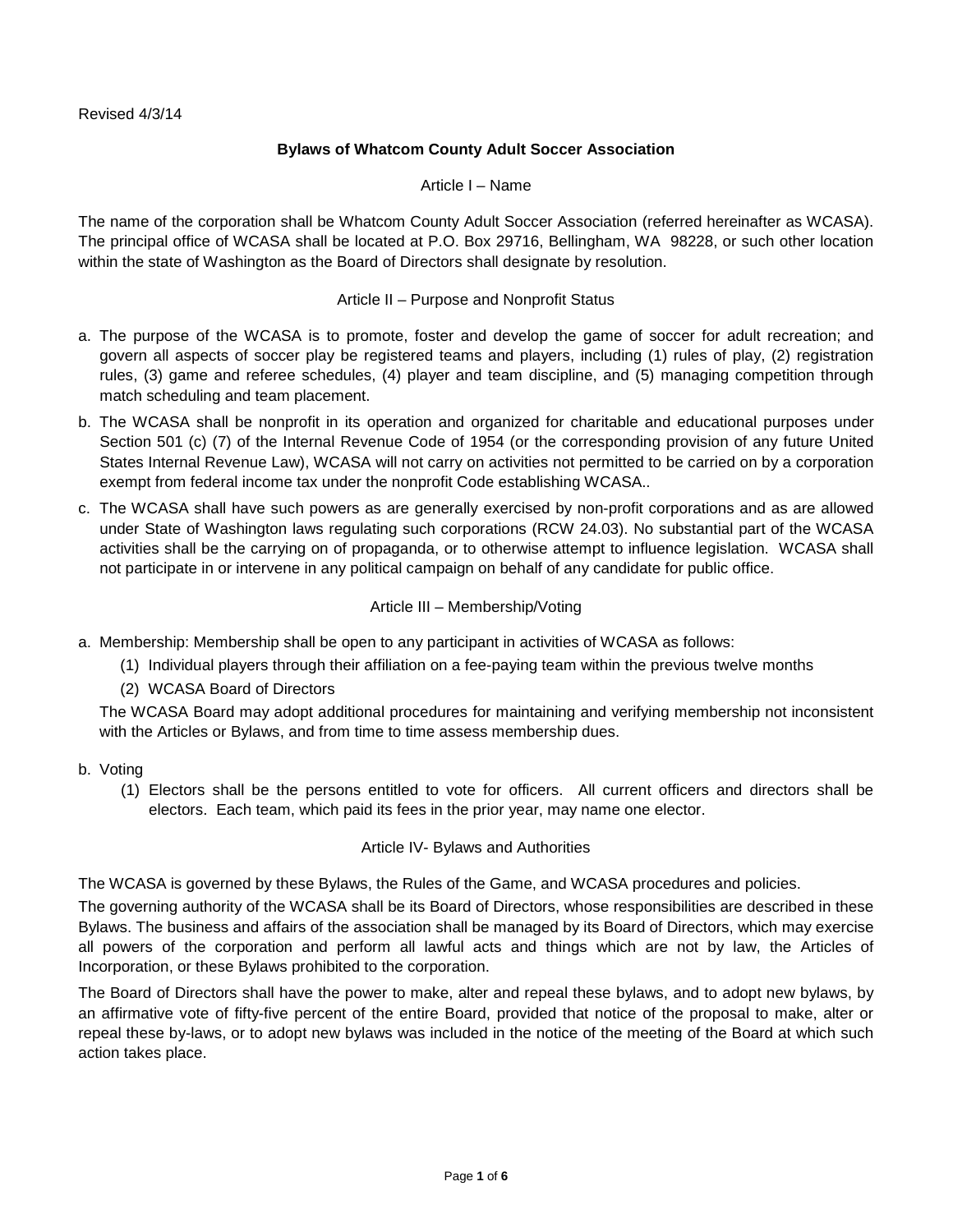### Article V – Selection of the Board of Directors

- a. Board of Directors: The minimum number of WCASA Board of Directors shall be 3 as identified in the Articles of Incorporation. The number of Directors may be changed by a majority vote of Board of Directors but the number shall never be decreased below the minimum number authorized by the Articles of Incorporation. The tenure of office of a Director shall not be affected by any decrease or increase in the number of Board members.
- b. Elected Officers: The elected Board Officers shall consist of the President, Vice President, Treasurer, and Secretary. The Officers shall be elected by majority vote of the electors at the annual meeting. Officers shall serve two year terms. The President and Secretary shall be elected in odd years. The Vice-president and the Treasurer shall be elected in even years.
- c. Appointed Directors: The Appointed directors shall serve one-year terms: Administrator, Judicial, At Large, , Washington State Adult Soccer Association Representative and Whatcom Sports Commission Representative. Additional appointments may be added as required by majority vote.
- d. Vacancies: A vacancy occurring in the Board of Directors prior to term completion shall be filled by a majority vote of the remaining members of the Board, although such majority may be less than a quorum. A Director elected by the Board of Directors to fill the unexpired term shall hold office until the expiration of that term.
- e. Removal; Resignation: A Director shall be removed exclusively by the procedures provided in this section. Before any director may be removed written charges specifying the alleged cause deemed detrimental to the best interests of the WCASA shall be filed with the Secretary (or, if the removal of that Director is sought, with the President of the Board), and a copy thereof shall be served on the Director charged. He or she shall be given the opportunity, at a meeting of the Board called for that purpose, to be heard on the subject of the charges. The question of removal shall be called first for vote by the Board. The affirmative vote of two-thirds of the members of the Board present shall be necessary to affect such removal. If the motion fails, the question of removal shall be immediately placed before the Electors. The affirmative vote of two-thirds of all the Electors shall be necessary to affect a removal from office. The Board may, from time to time, promulgate a list of acts or omissions, which shall constitute cause for removal. Such a list shall not be deemed exclusive or exhaustive of all causes.

Any director may resign at any time giving written notice to the Board or the Chairperson. Unless otherwise specified in such notice, the resignation shall be effective upon delivery to the Board or the designated officer.

## Article VI – Meetings

- a. Place of Meetings: The Board of Directors shall hold their meetings, annual, regular or special, within Whatcom County, unless the Board shall have by resolution designated some other location.
- b. Annual Meeting: The WCASA Annual Meeting shall be held on the first Tuesday in February of each year and shall commence at 6:30 p.m. unless the Board shall, by appropriate action, change the time and date. The Electors (Article IV) shall elect Officers of the Board of Directors at the annual meeting and consider such other business as may be placed before them, including presentation of the annual WCASA budget. The quorum for the annual meetings shall be a quorum of the Board of Directors eligible to vote. Voting by proxy shall not be allowed.
- c. Regular Meetings: Regular meetings of the Board of Directors shall be held on the first Wednesday of each month or at a mutually agreed date and time.
- d. Special Meetings: Special meetings of the Board may be called by the President, or by two or more Directors, on 24 hours notice to each of the Directors, if such notice is delivered personally or by telephone..
- e. Quorum: At all meeting of the Board of Directors a majority of the number of Directors then in office, shall constitute a quorum for the transaction of business, and the act of a majority of the directors present at any meeting at which there is a quorum present shall be an act of the Board, except as may be specifically provided by law or the Articles of Incorporation. Voting by proxy shall not be allowed. If a quorum is not present at any meeting of the Board, the Directors present may adjourn the meeting until a quorum shall be present.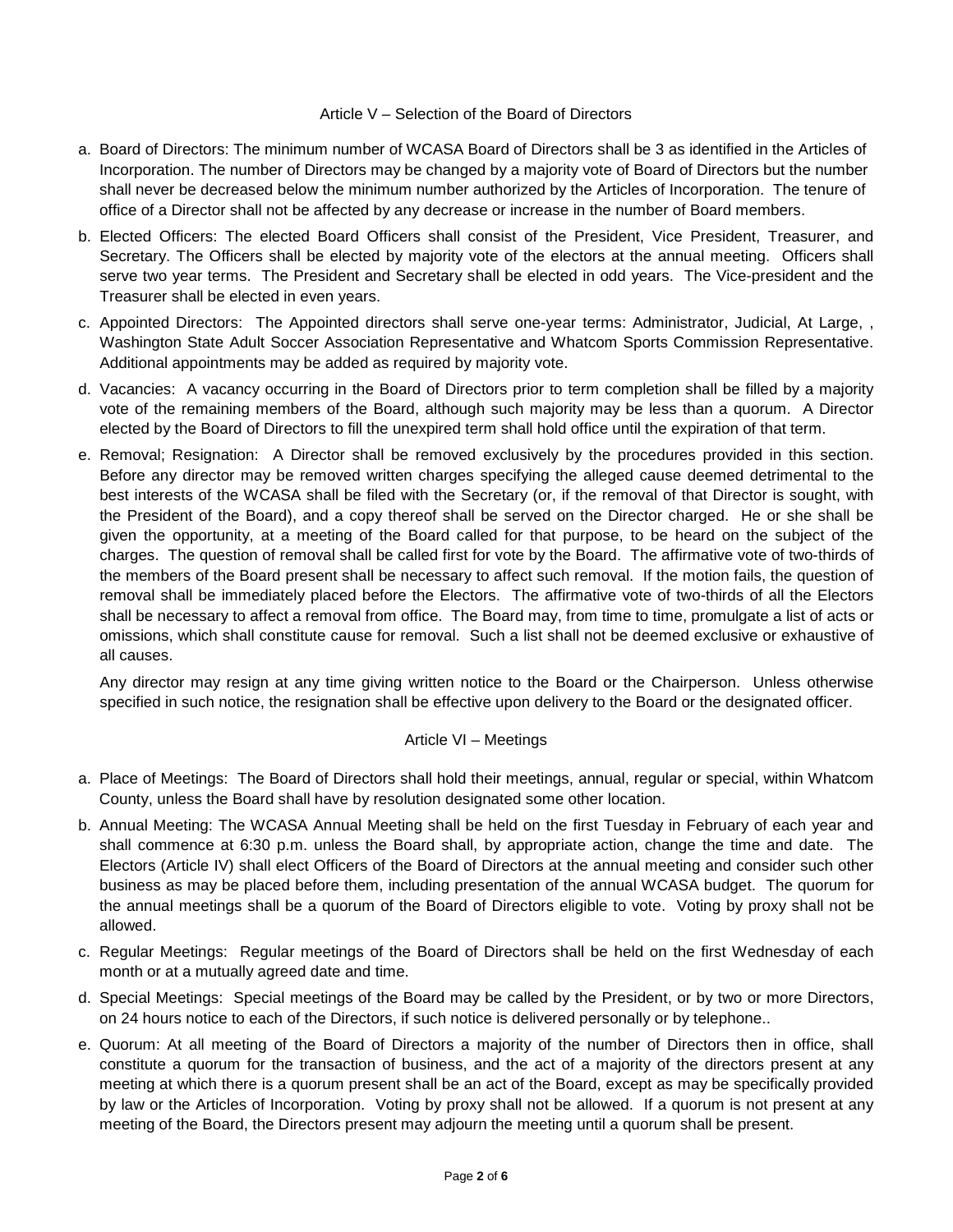- f. Action by Consent: Any action required or permitted to be taken at any meeting of the Board may be taken without a meeting if a written consent or email acknowledgement to such action is signed or received by all members of the Board, and such written consent is filed with the minutes of the proceedings of the Board.
- g. Meetings by Telephone or Teleconferencing: The Board may participate in a meeting by means of a conference telephone or similar communications equipment by means of which all Directors participating in the meeting can hear each other speak at the same time. Participation by such means shall constitute presence at such meeting.
- h. Order of Business: All business of the corporation shall be conducted in accordance with the latest available edition of Robert's Rules of Order.
- i. Regulations: The Board may by majority vote establish procedures, regulations and rules of play as needed from time to time.

Article VII - Duties of Directors

The duties of the Board of Directors include:

- Reviewing and approving annual budget
- WCASA financial oversight
- Develop and amend WCASA rules and procedures
- Set legal and financial policy
- Establish near-term and long-term direction
- WCASA operational oversight
- Define and develop clear vision and mission statement
- Revise bylaws as required
- Contract administrative services
- Ensure that there are licensed backup referee assigners, and contract for those services
- Work with administrator to place teams in correct divisions
- Support Administrator as requested

In addition to their regular duties as directors, the following duties shall be performed by the directors holding the following offices:

- a. President. The duties of the President include:
	- preside at meetings of the Board;
	- serve as official representative of the Board;
	- work with the Treasurer to develop yearly budget
	- sign correspondence of the Board;
	- present an annual report to the Board,
	- make other reports as the Board shall direct.
- b. Secretary. The duties of the Secretary include:
	- keeping accurate and complete minutes and records of the Board;
	- serve as a signatory on WCASA accounts;
	- certifying records and actions as the need arises.
- c. Treasurer. The duties of the Treasurer include:
	- developing the annual budget in collaboration with the Board President,
	- serve as a signatory on WCASA accounts,
	- review reconciliation reports for WCASA accounts;
	- full and accurate maintenance of the financial records of the corporation; and
	- preparation and presentation of the annual budget of WCASA.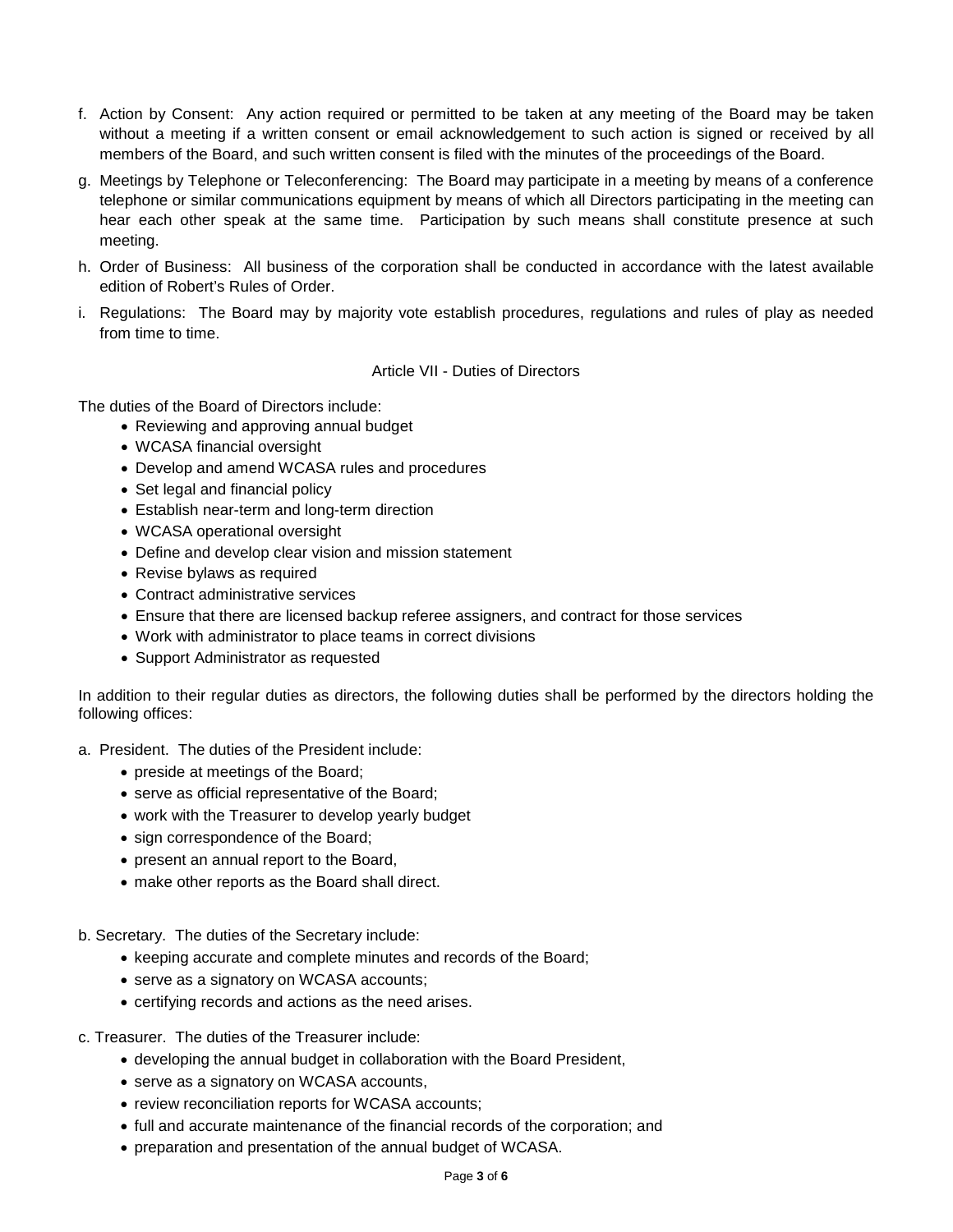- d. Vice-President. The duties of the Vice-President include:
	- support the President
	- act in the absence of the President.
- e. Administrator. The Administrator shall be responsible for:
	- Serving as the public face for WCASA
	- Communications including but not limited to informing players of Board decisions and WCASA policies, relaying information/complaints/suggestions from players to the Board, and facilitating communications between WCASA and other associations (e.g., WSASA, soccer venue schedulers, etc.)
	- Preparations related to WCASA meetings
	- Maintain WCASA player database
	- Coordinate and manage administration of and scheduling for teams throughout the soccer season.
	- Maintain WCASA website including game day weather information
	- Coordinate with Judicial Representative on suspension issues
	- Solicit assistance from WCASA Board members as needed for various tasks.
- f. Judicial. The Judicial Representative shall be responsible for:
	- Evaluating red and yellow cards issued
	- Decides player punishment within WCASA guidelines for penalties
	- Acts as the public face to players/referees as regards punishment
- g. Whatcom Sports Commission (WSC) and Washington State Adult Soccer Association (WSASA) Representatives. The WSC and WSASA Representatives shall be responsible for:
	- Attending WSC and WSASA meetings
	- Representing WCASA needs to the WSC and WSASA
	- Report back to WCASA

h. Under 30 Representative. The Under 30 Representative shall be responsible for:

- Developing new leagues and divisions for younger players
- i. At Large Representatives. The At Large Members shall be:
	- active players that represent the interest of the players and teams
	- attend meetings and provide feedback
	- available for special projects

.

- provide backup to Judicial Representative as needed
- provide backup to the Administrator as requested

#### Article VIII - Committees

The Board may form such committees, either standing or ad hoc, as it shall deem necessary or desirable.

#### Article IX – Player and Team Discipline

The Board shall establish rules and procedures for the discipline of players and teams.

(1) Player discipline may include time-out, game expulsion, game suspension, division, league and/or season suspension, and/or permanent suspension from play in WCASA games. A schedule of fines may be imposed as a condition of further participation. A fee may be required as a condition of the right to appeal.